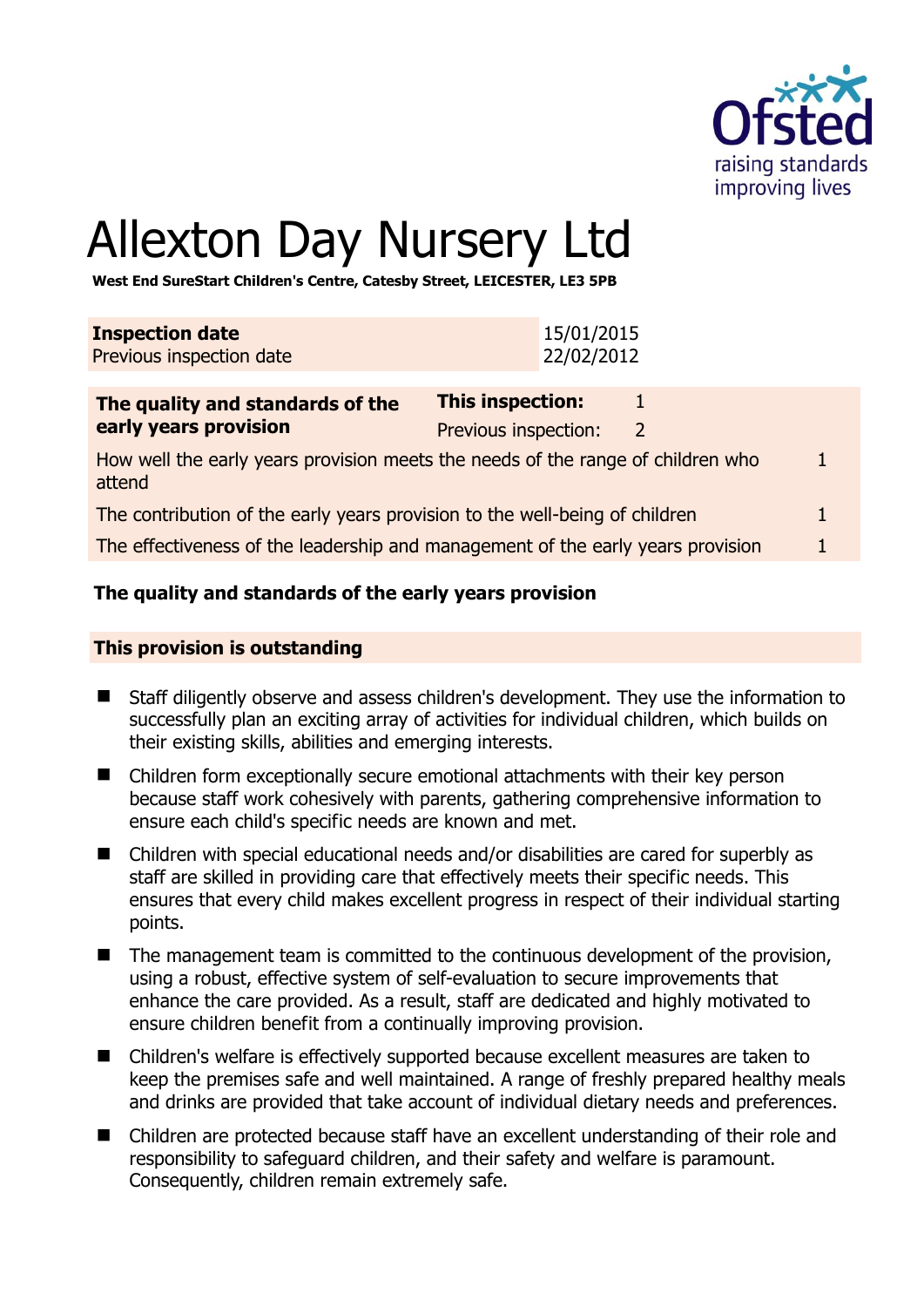#### **Information about this inspection**

Inspections of registered early years provision are:

- scheduled at least once in every inspection cycle the current cycle ends on 31 July 2016
- scheduled more frequently where Ofsted identifies a need to do so, for example where provision was previously judged inadequate
- brought forward in the inspection cycle where Ofsted has received information that suggests the provision may not be meeting the legal requirements of the Early Years Foundation Stage or where assessment of the provision identifies a need for early inspection
- prioritised where we have received information that the provision is not meeting the requirements of the Early Years Foundation Stage and which suggests children may not be safe
- scheduled at the completion of an investigation into failure to comply with the requirements of the Early Years Foundation Stage.

The provision is also registered on the voluntary and compulsory parts of the Childcare Register. This report includes a judgment about compliance with the requirements of that register.

#### **Inspection activities**

- $\blacksquare$ The inspector observed activities in both indoors and in the outdoor learning environment.
- The inspector spent time with the manager of the provision and spoke to staff and children at appropriate times during the inspection.
- $\blacksquare$ The inspector took account of the views of parents spoken to on the day of the inspection.
- $\blacksquare$ The inspector checked evidence of suitability of all members of staff, their qualifications and the provider's processes for self-evaluation.
- The inspector looked at documentation, including children's records, learning and development information, staff records and a selection of policies and procedures.

#### **Inspector**

Tracey Boland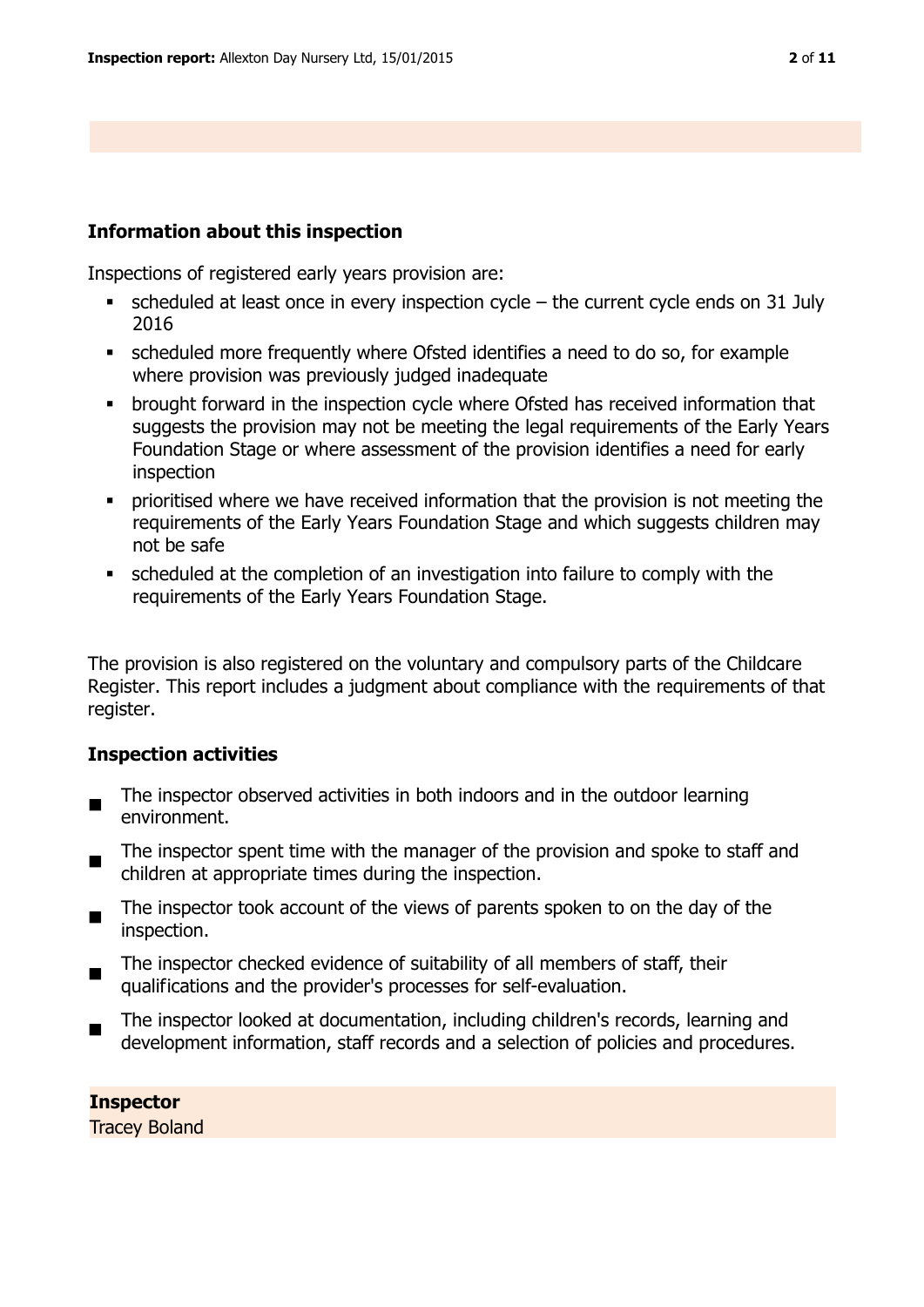# **Full report**

#### **Information about the setting**

Allexton Day Nursery Ltd was registered in 2007, and is on the Early Years Register and the compulsory and voluntary parts of the Childcare Register. It operates from the West End Sure Start Children's Centre in Leicester, and is managed by a limited company. The nursery serves the local area and is accessible to all children. It operates from three main playrooms and there is an enclosed area available for outdoor play. The nursery employs 17 members of childcare staff. Of these, 16 hold appropriate early years qualifications at level 3, including two with early years degrees. The nursery opens from Monday to Friday all year round. Sessions are from 8am until 6pm. Children attend for a variety of sessions. There are currently 77 children attending, all are in the early years age group. The nursery provides funded early education for two-, three- and four-year-old children. It supports a number of children who speak English as an additional language and children with special educational needs and/or disabilities.

#### **What the setting needs to do to improve further**

#### **To further improve the quality of the early years provision the provider should:**

■ enhance the already excellent opportunities for children to recall past experiences, for example, through the use of resources that enable them to relive happy occasions and experiences with special people in their lives, both at nursery and at home.

#### **Inspection judgements**

#### **How well the early years provision meets the needs of the range of children who attend**

Staff use their excellent knowledge of the Early Years Foundation Stage to provide exciting, challenging activities for all children. Taking account of children's starting points, interests and learning at home, staff continually encourage their development across the seven areas of learning. As a result, children are consistently challenged and flourish in this outstanding environment. Parents share comprehensive information about their child which staff use effectively to support the child's learning so that they make superb progress right from the start. Staff successfully identify children's ages and abilities through detailed observations and assessments of their learning through play. Photographs capture their enjoyment and enable children to recall their experiences, sharing them with their parents and carers. Staff effectively use the information they gain to identify the next steps in children's learning and planning identifies individual developmental needs. This process also forms the basis for the progress check for children between two and three years, taking into account parents comments and opinions. Staff use their observations to identify any gaps in children's learning and support parents to seek appropriate help for their child. Staff confidently observe and assess children to ensure play opportunities and learning experiences continually challenge and motivate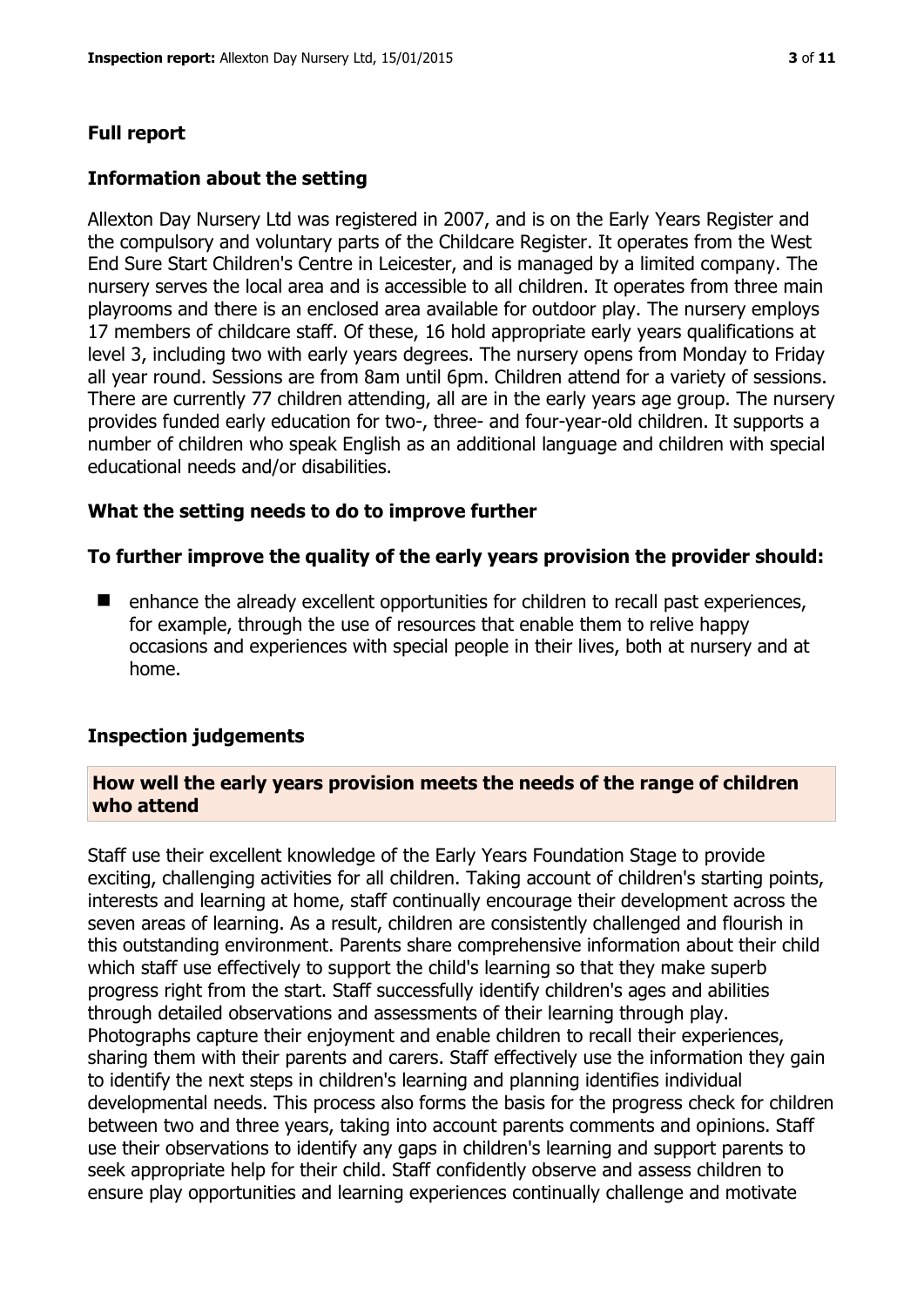them. Partnerships with parents are extremely strong and staff successfully engage and involve parents in their child's learning. Parents are fully aware of their child's progress at nursery and enjoy time with staff sharing their child's development at home. This successfully supports children, encouraging their feeling of security and has a positive impact on their learning and development.

Children's confidence continually grows as they initiate their own play alongside adult-led activities. Staff successfully adapt activities across the seven areas of learning to meet the differing abilities of the children so all are involved and included. This positively enhances their skills in preparation for their move to school. Excellent systems are in place for sharing information with teachers within local schools and effectively support teaching staff's understanding of each new child's learning and stage of development. Children's interest is instantly captured as they enter this stimulating, welcoming environment. Resources are accessible and interestingly displayed and children confidently access them. Children with special educational needs and/or disabilities are supported excellently. Effective working relationships with other professionals involved in their lives ensure their needs are known, met and they flourish in their learning according to their abilities. Children attend the nursery from a wide variety of cultural backgrounds and also with differing needs. This enables children to develop an excellent understanding of similarities and differences through playing alongside each other and through resources and celebrations. Positive images of society are in abundance and children's home languages are also displayed which further increases their feeling of self-worth and inclusion. Staff are motivated and eager to learn as much as they can about each child and their cultural heritage. They encourage children to use their home language within nursery as well as English so that they become fully bilingual and their peers' understanding of differences continually grows.

Children and parents are greeted warmly by staff who spend time talking to them and listening to what children have to tell them. Activities are displayed to capture and entice children who quickly become involved. They are active learners and staff are interested in their ideas, providing lots of opportunities to enable them to continually extend their imagination, taking children's lead in play. Following children's interest in a favourite space character, they use their imagination to create their own back packs in preparation for their own space travel. They use an abundance of materials, such as, foil, buttons, coloured paper and boxes with glue and sticky tape to build a rocket. Staff use openended questions effectively to encourage children to pre-empt what they may need, exploring how they are going to build it and where their rocket will travel to. Children work extremely well together, sharing materials, passing scissors to each other and preparing the paint, ready to decorate the rocket when finished. As discussions continue, their adventure is taken outdoors and they use their creative skills further to create their own space house within the garden. Books are used effectively to support their interests and those reflecting space travel are freely available for children to look at alone or share with a member of staff. Babies revel in a variety of activities that encourage them to explore different textures and sensory experiences. They express themselves through paint, using their hands, feet and using chunky paintbrushes. Staff are relaxed and provide them with ample opportunities to make simple marks within their environment. Babies show wonder at their own reflection and, using paint on the mirror they are looking into, they draw and re-create their own pictures. Large water trays enable them to sit in the water as they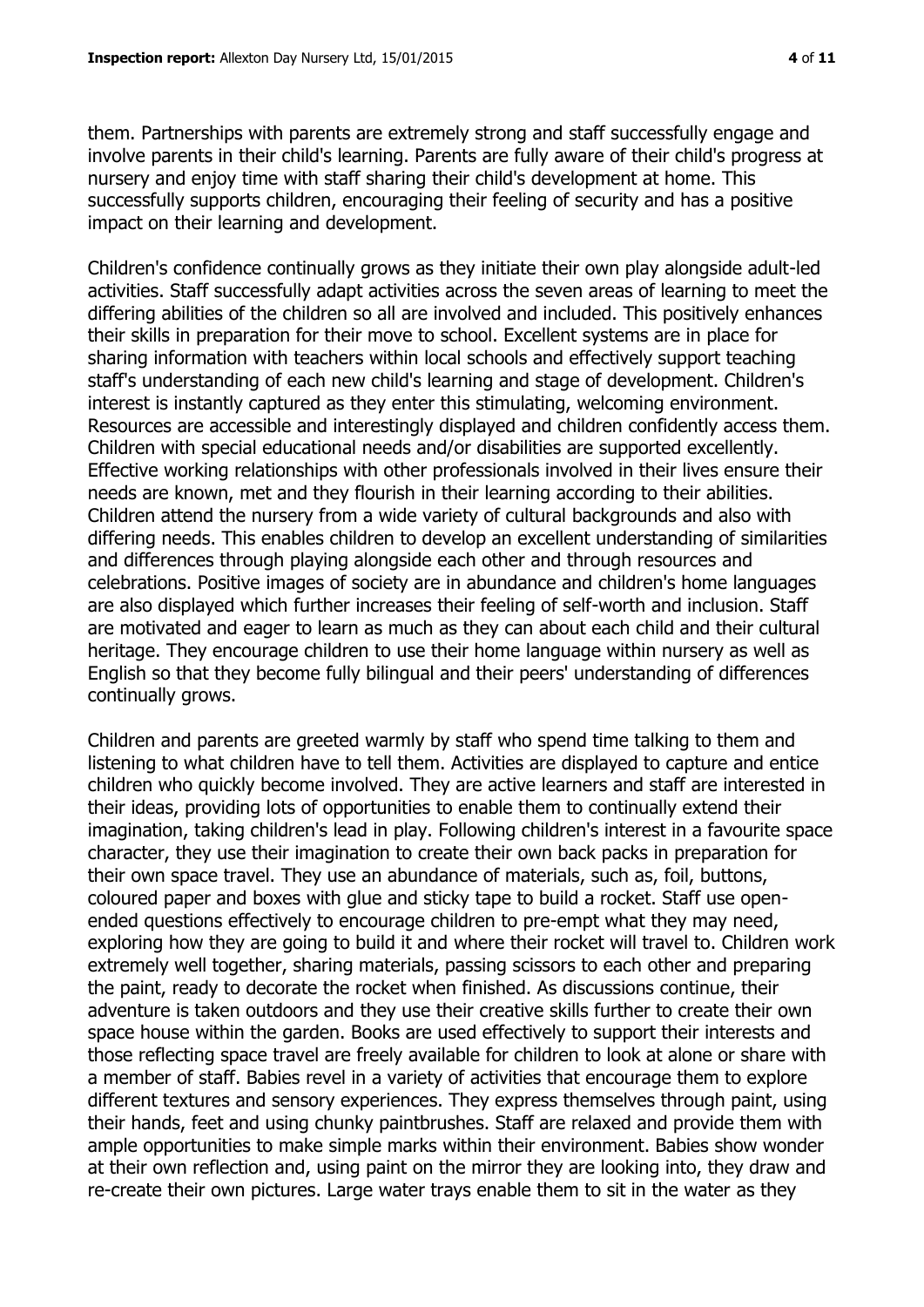splash, pour water and play with various toys and bubbles. Staff have an excellent understanding of the different ways children learn and ensure there are many opportunities for them to enhance their learning. Staff continually look at ways of enhancing the experiences children have both in nursery and at home and they are currently developing the use of memory bags. These will include small reminders of the nice occasions and experiences they have had at nursery and with loved ones. Access to these at any time will have a positive effect on children's emotional development and encourage them to recall those moments.

Older children develop their early writing skills as they make marks using gloop, chalks, pens and paper. Children are supported well and staff ensure that additional equipment is used for children with specific needs to enable them to be fully involved. Staff continually enhance and extend children's skills in communication and language through singing favourite songs and rhymes, listening to stories and exploring their ideas. Staff skilfully ask questions and ensure lots of eye contact is used. Children of all ages become familiar with and skilled in using technology. Touch screen computers enable children of all ages to develop an understanding that by completing an action they can gain the desired response. Electronic equipment enables babies to press buttons and turn knobs to hear music play or hear different sounds. Older children confidently use the mouse to access games and programs that further encourage their understanding of mathematics, shapes and letters. Older children enjoy taking photographs in their environment of things that interest them and then look back at the pictures they have taken. Children learn the importance of caring for other things. Using lard and various seeds they are developing their own bird feeders for their bird hotel, encouraging them to come into the nursery garden. They explore the outdoor environment looking for bugs and insects using magnifying glasses to see them in greater detail. Pictures within the outdoor environment reflect what they may find and give ideas of what to look for. Children are actively involved in cooking activities. They are fully involved in writing their own shopping lists for the foods they will need and visit the local supermarket, looking for the foods needed and paying for them. Children weigh and measure the ingredients which enhances their understanding and recognition of numbers. They cook various foods which supports their understanding of foods that are healthy for them.

# **The contribution of the early years provision to the well-being of children**

Children are engaged, happy and confident within the nursery and form excellent bonds of attachment with their key person. Staff members' knowledge of the children is exceptional and they use this to ensure that individual care needs and learning are consistently met. Excellent procedures are in place to ensure that children settle easily into nursery, spending time getting to know staff and their new environment as well as forming friendships with other children. This encourages children's feeling of security and belonging and enables parents to feel confident in the care their child is receiving. Clear routines encourage children's confidence and independence is encouraged in everyday routines. Older children manage their own personal care needs well. They confidently use the toilet and successfully put their own coats on for outdoor play, and serve their own meals, making choices with regard to food. This helps children feel confident and ready for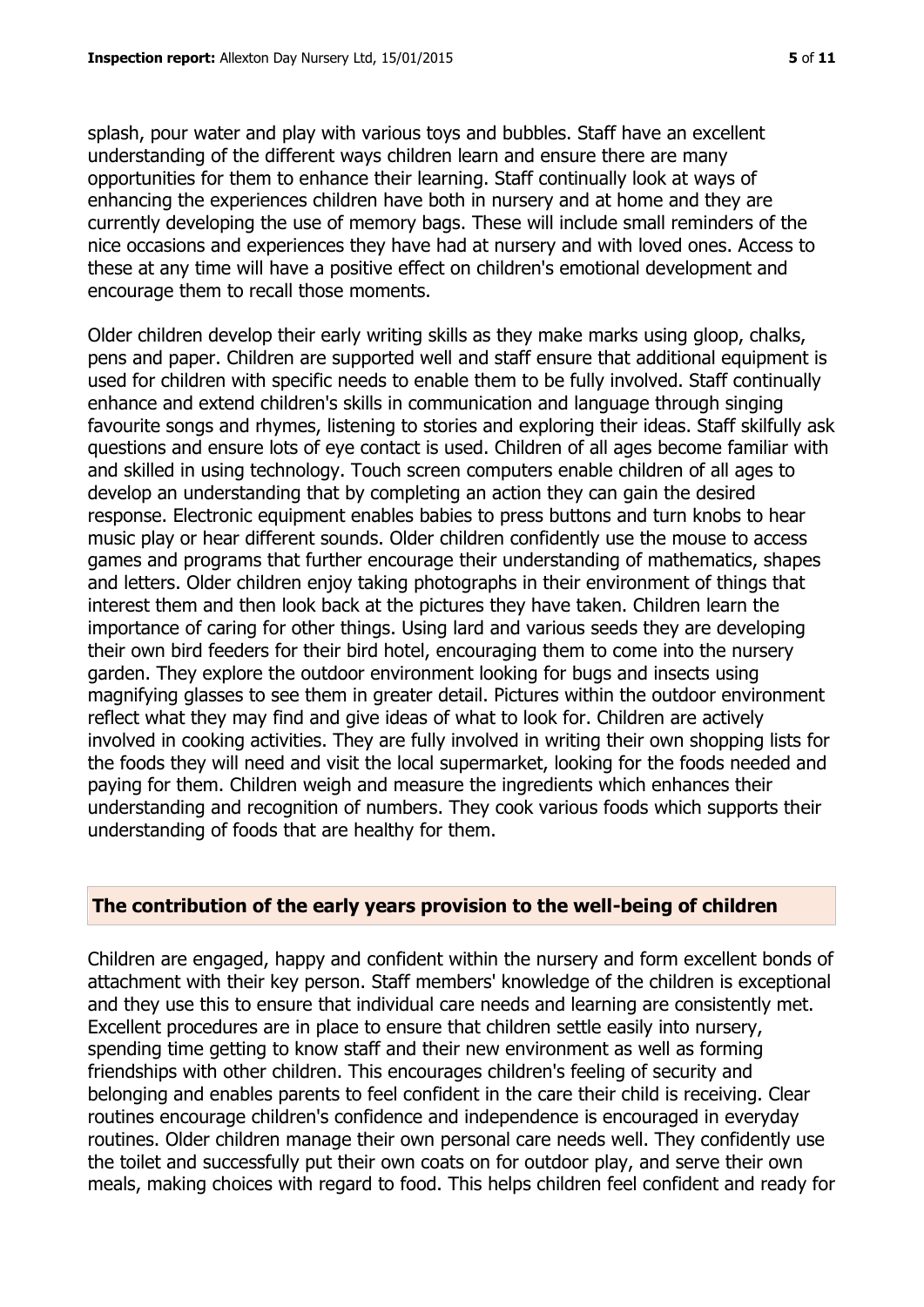the move onto school. Staff share detailed information with local schools the children move on to and spend time preparing children and parents for the forthcoming changes in routine and environment.

Children's behaviour is superb and staff are exceptional role models. Children show great kindness towards each other and older children's skills of sharing, turn taking and negotiation are excellent. These skills are nurtured from an early age as all staff build children's confidence and self-esteem through their praise and encouragement. Younger children are supported as they build these skills also which results in them flourishing in their personal, social and emotional development. Children's health is successfully encouraged as they enjoy a wide variety of freshly prepared meals that take account of individual dietary needs and preferences. Comprehensive information on children's specific dietary needs and allergies are known by all staff. Secure routines relating to the handling and preparation of foods ensure any opportunities for children to come into contact with foods that are unsuitable for them are extremely well managed. Therefore, they remain safe. Children's individual medical needs are meticulously met and staff access appropriate training to ensure that children receive the best possible care and attention. Hygiene routines within the nursery are meticulous and followed throughout the day. This has a positive effect on children's well-being.

Children's physical skills are developing extremely well. They move confidently as they climb, slide, ride wheeled vehicles and investigate their environment. Children have ample opportunity to develop both their large and small muscle skills through an array of equipment and small tools. Babies are encouraged to become mobile and low-level equipment supports them as they begin to pull themselves to standing and move within their environment. This effectively supports their confidence and growing curiosity to explore.

# **The effectiveness of the leadership and management of the early years provision**

Leadership and management within the nursery is extremely effective. Managers are inspirational and motivate their staff team through their own enthusiasm and ideas to continually enhance their knowledge. This in turn has a positive effect on the service provided. Staff have an excellent understanding of safeguarding children from abuse and neglect, and children's well-being and safety is paramount. Robust procedures are in place for the safe recruitment and induction of new staff, including procedures to ensure staff are fully aware of their role and responsibilities. Procedures are rigorous in ensuring that all staff are safe and suitable to be in the proximity of children and security within the nursery maintains children's safety. Staff continually identify their own development needs and acknowledge their strengths and areas of development within their own practice. Appraisals effectively encourage staff to explore their ideas for the continued development of the nursery. This, alongside the ongoing monitoring of the educational programmes, ensures all children are given maximum opportunity to develop to their fully capacity in their learning and development. Staff are supported extremely well. Managers observe practice and offer support and guidance to all staff. As a result, staff continually provide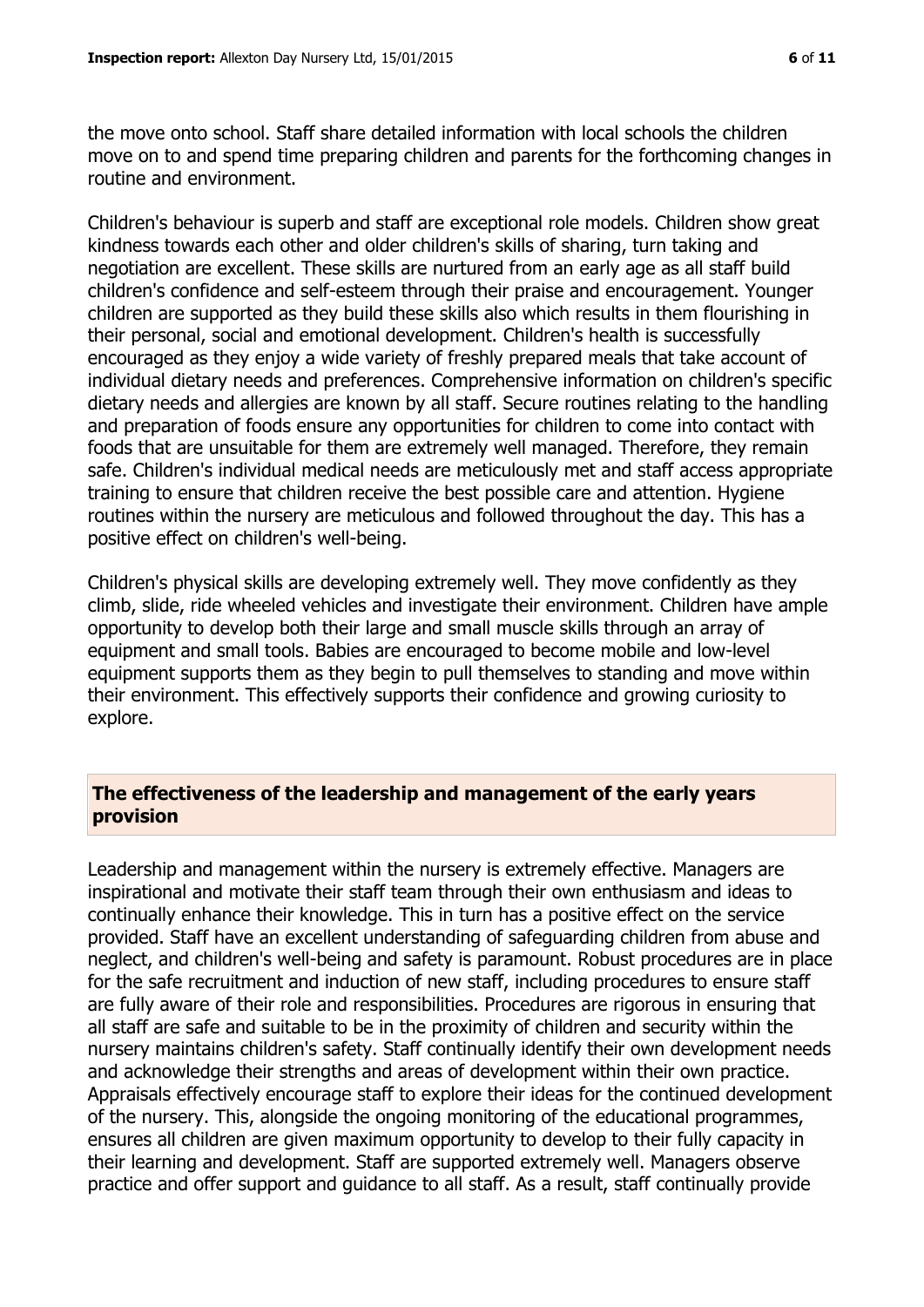children with opportunities within their learning and development that challenge and enhance their learning and their care needs are effectively met.

Staff, children and parents remain safe as comprehensive written risk assessments effectively identify potential hazards within the environment and the steps taken to minimise them. Staff deployment is excellent and effective routines are in place to ensure that children are diligently and sensitively supervised at all times. Policies and procedures reflect the ethos of care, are well known by all staff and are shared with parents. The use of mobile phones and cameras is forbidden within nursery. All visitors to the nursery have their identification checked and their visit is recorded. Children are only cared for by staff that have completed all suitability checks and are not left in the care of un-vetted adults. Therefore, they remain safe.

All required documentation is held and effective measures are in place to ensure that all policies and procedures reflect current legislation and best practice. Staff are valued highly by the manager who recognises their individual skills and abilities which are used effectively within the nursery to meet the needs of the children and their families. Staff in return acknowledge the support and encouragement given to them which inspires them to continually enhance the service they provide. As a result, the nursery team is strong and committed to providing the highest possible care. Management and staff welcome the views and opinions of parents, children and other professionals who work with the children to provide support in order for children to reach their maximum potential. All comments are evaluated and action taken where it is felt to benefit the nursery. Excellent partnerships have developed with external agencies, such as speech and language and the area special educational needs coordinator. Care plans and individual targets for children are devised and effectively support all children, which supports and strengthens the partnership with parents. Individual consultations with parents keep them fully informed of their child's progress and daily communication books and verbal discussion promote this further. Parents typically speak highly of the staff and the service and support they and their children receive. Parents stated that they feel the staff are an extension of their family and have only the best interests of themselves and their children at heart. They feel confident to talk to staff about all aspects of care and feel that staff go 'over and above' in the care they provide. Parents are fully aware of the policies and procedures and feel able to talk to staff should they have any issues or concerns. Parents are delighted that their children are settled and have such an enjoyable time at nursery and feel the trips and outings that they and their children attend bring the nursery into the community and are invaluable.

#### **The Childcare Register**

| The requirements for the compulsory part of the Childcare Register are | Met |
|------------------------------------------------------------------------|-----|
| The requirements for the voluntary part of the Childcare Register are  | Met |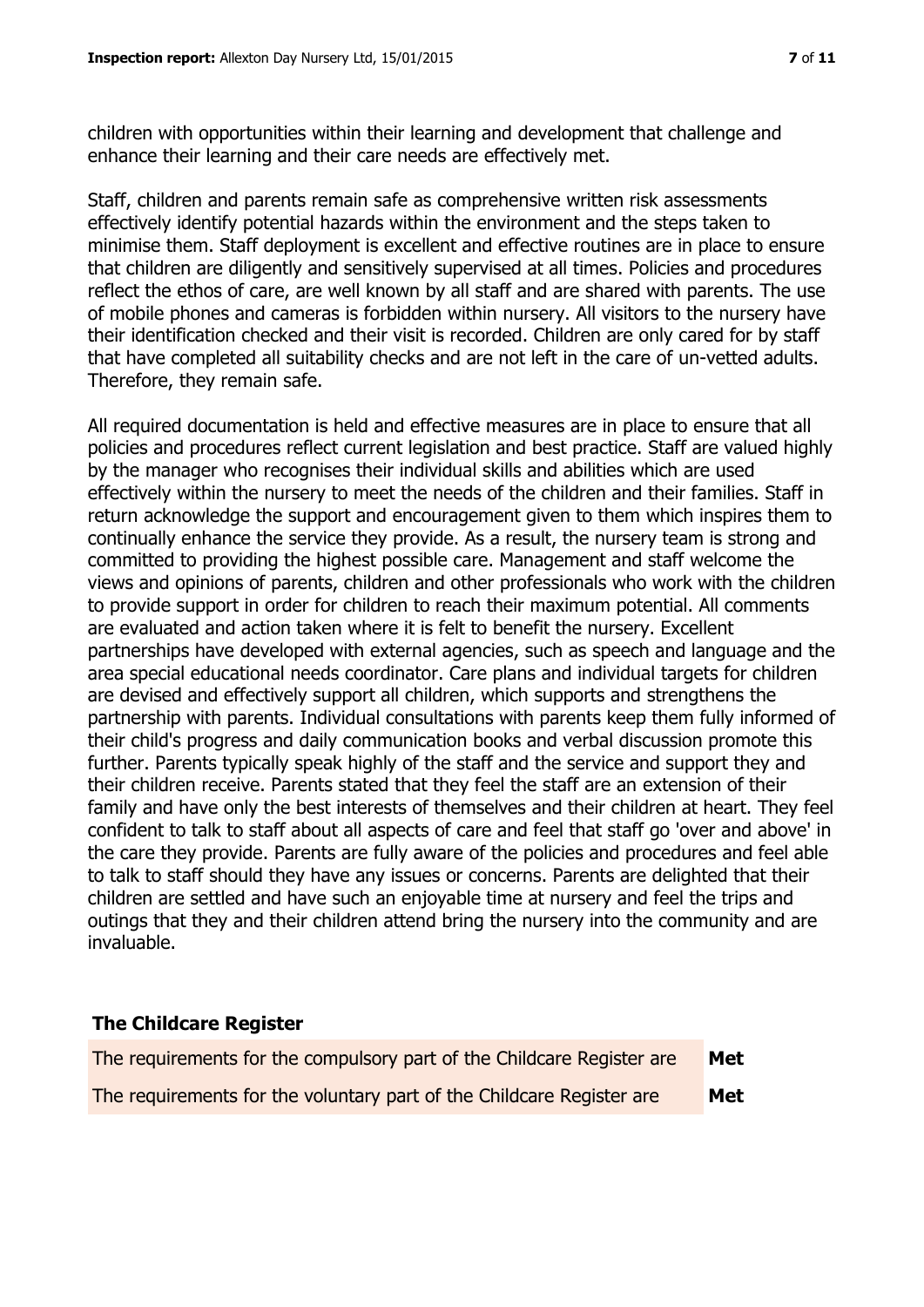# **What inspection judgements mean**

# **Registered early years provision**

| <b>Grade</b> | <b>Judgement</b>        | <b>Description</b>                                                                                                                                                                                                                                                                                                                                                                                |
|--------------|-------------------------|---------------------------------------------------------------------------------------------------------------------------------------------------------------------------------------------------------------------------------------------------------------------------------------------------------------------------------------------------------------------------------------------------|
| Grade 1      | Outstanding             | Outstanding provision is highly effective in meeting the needs<br>of all children exceptionally well. This ensures that children are<br>very well prepared for the next stage of their learning.                                                                                                                                                                                                  |
| Grade 2      | Good                    | Good provision is effective in delivering provision that meets<br>the needs of all children well. This ensures children are ready<br>for the next stage of their learning.                                                                                                                                                                                                                        |
| Grade 3      | Requires<br>improvement | The provision is not giving children a good standard of early<br>years education and/or there are minor breaches of the<br>safeguarding and welfare requirements of the Early Years<br>Foundation Stage. We re-inspect nurseries and pre-schools<br>judged as requires improvement within 12 months of the date<br>of inspection.                                                                 |
| Grade 4      | Inadequate              | Provision that is inadequate requires significant improvement<br>and/or enforcement action. The provision is failing to give<br>children an acceptable standard of early years education and/or<br>is not meeting the safeguarding and welfare requirements of<br>the Early Years Foundation Stage. It will be monitored and<br>inspected again within six months of the date of this inspection. |
| Met          |                         | There were no children present at the time of the inspection.<br>The inspection judgement is that the provider continues to<br>meet the requirements for registration.                                                                                                                                                                                                                            |
| Not met      |                         | There were no children present at the time of the inspection.<br>The inspection judgement is that the provider does not meet<br>the requirements for registration.                                                                                                                                                                                                                                |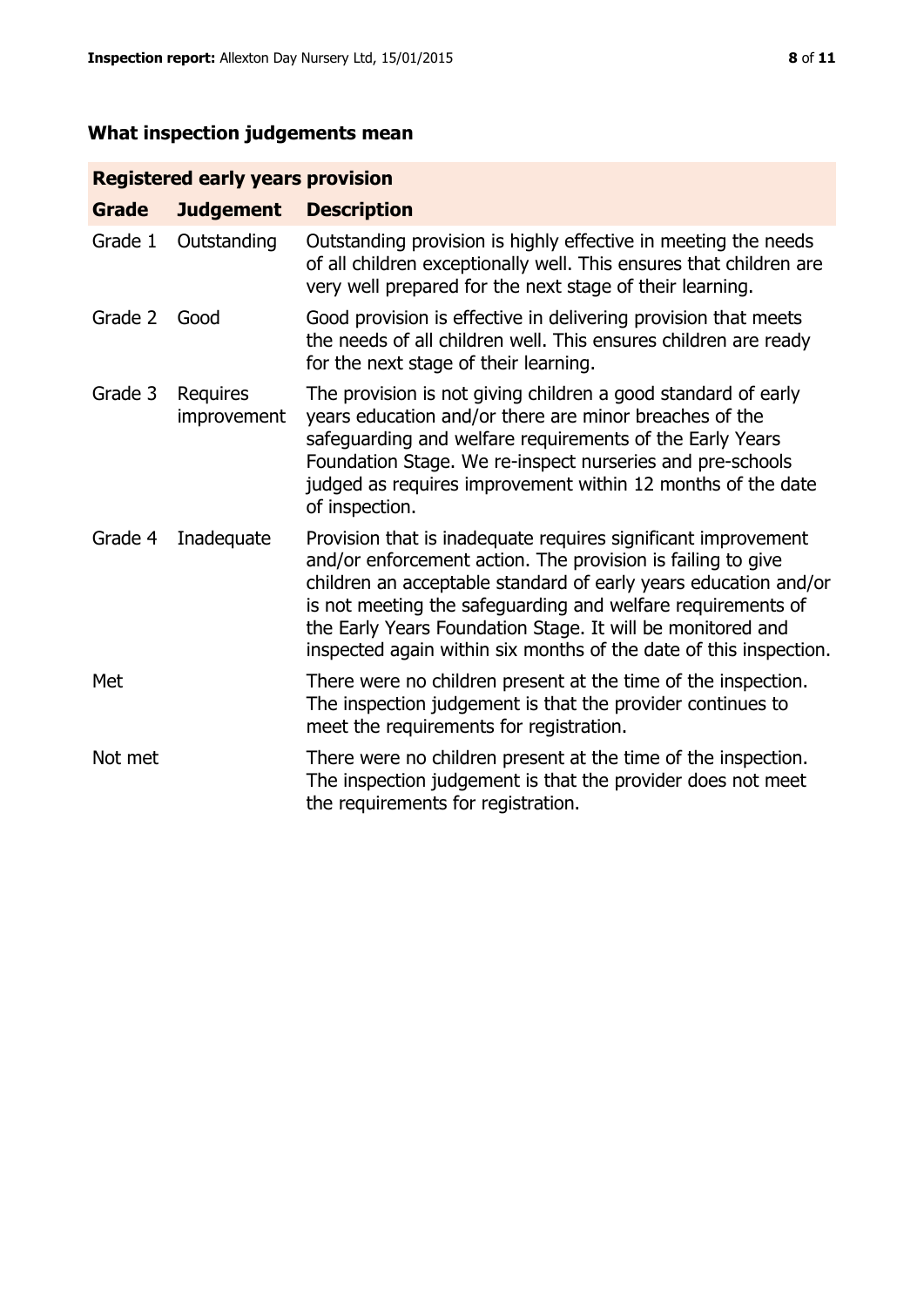#### **Inspection**

This inspection was carried out by Ofsted under sections 49 and 50 of the Childcare Act 2006 on the quality and standards of provision that is registered on the Early Years Register. The registered person must ensure that this provision complies with the statutory framework for children's learning, development and care, known as the Early Years Foundation Stage.

# **Setting details**

| Unique reference number            | EY347961                 |
|------------------------------------|--------------------------|
| <b>Local authority</b>             | Leicester City           |
| <b>Inspection number</b>           | 863210                   |
| <b>Type of provision</b>           |                          |
| <b>Registration category</b>       | Childcare - Non-Domestic |
| Age range of children              | $0 - 17$                 |
| <b>Total number of places</b>      | 38                       |
| Number of children on roll         | 77                       |
| <b>Name of provider</b>            | Allexton Day Nursery Ltd |
| <b>Date of previous inspection</b> | 22/02/2012               |
| <b>Telephone number</b>            | 0116 2252230             |

Any complaints about the inspection or the report should be made following the procedures set out in the guidance *'Complaints procedure: raising concerns and making complaints* about Ofsted', which is available from Ofsted's website: www.ofsted.gov.uk. If you would like Ofsted to send you a copy of the guidance, please telephone 0300 123 4234, or email enquiries@ofsted.gov.uk.

# **Type of provision**

For the purposes of this inspection the following definitions apply:

Full-time provision is that which operates for more than three hours. These are usually known as nurseries, nursery schools and pre-schools and must deliver the Early Years Foundation Stage. They are registered on the Early Years Register and pay the higher fee for registration.

Sessional provision operates for more than two hours but does not exceed three hours in any one day. These are usually known as pre-schools, kindergartens or nursery schools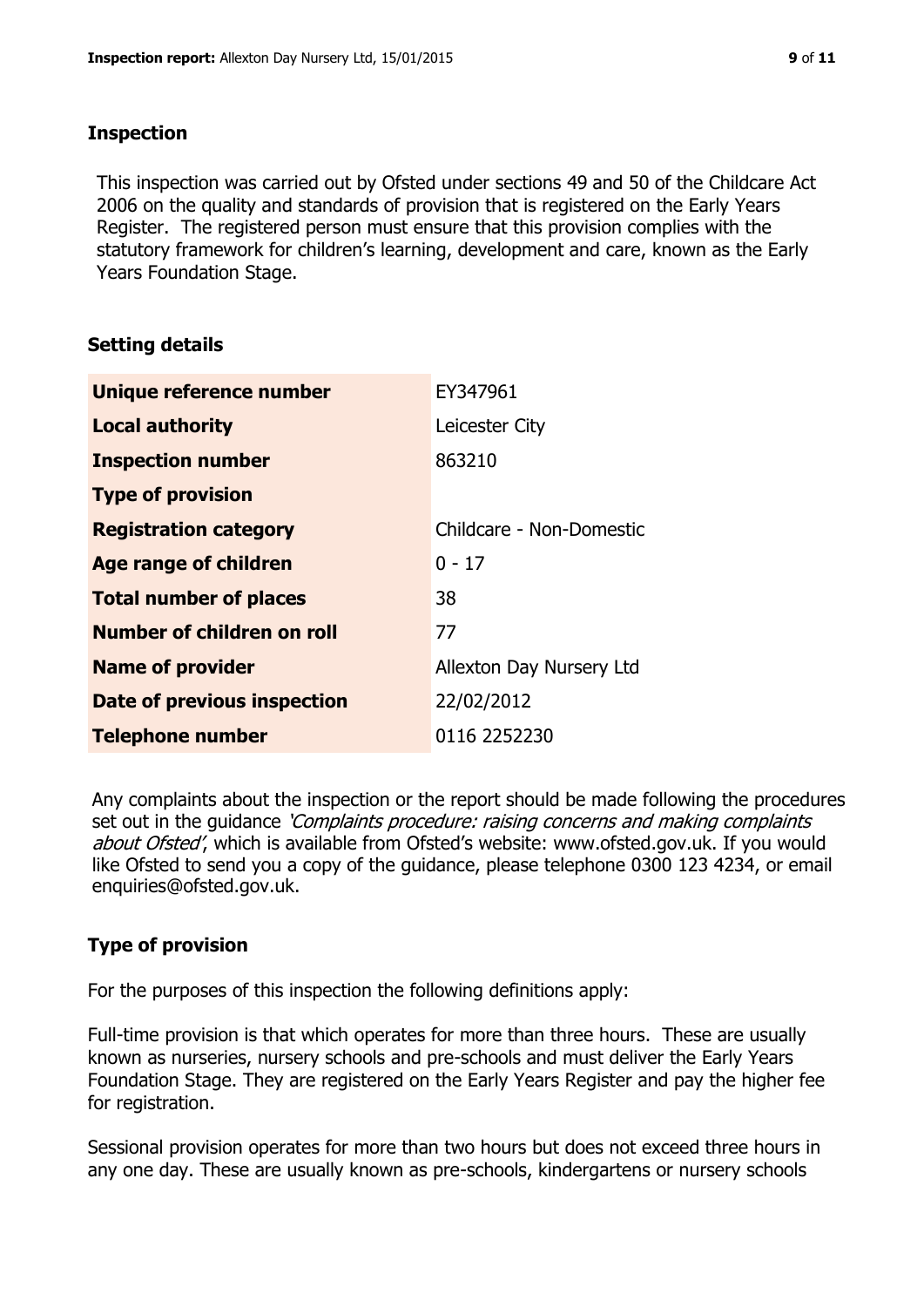and must deliver the Early Years Foundation Stage. They are registered on the Early Years Register and pay the lower fee for registration.

Childminders care for one or more children where individual children attend for a period of more than two hours in any one day. They operate from domestic premises, which are usually the childminder's own home. They are registered on the Early Years Register and must deliver the Early Years Foundation Stage.

Out of school provision may be sessional or full-time provision and is delivered before or after school and/or in the summer holidays. They are registered on the Early Years Register and must deliver the Early Years Foundation Stage. Where children receive their Early Years Foundation Stage in school these providers do not have to deliver the learning and development requirements in full but should complement the experiences children receive in school.